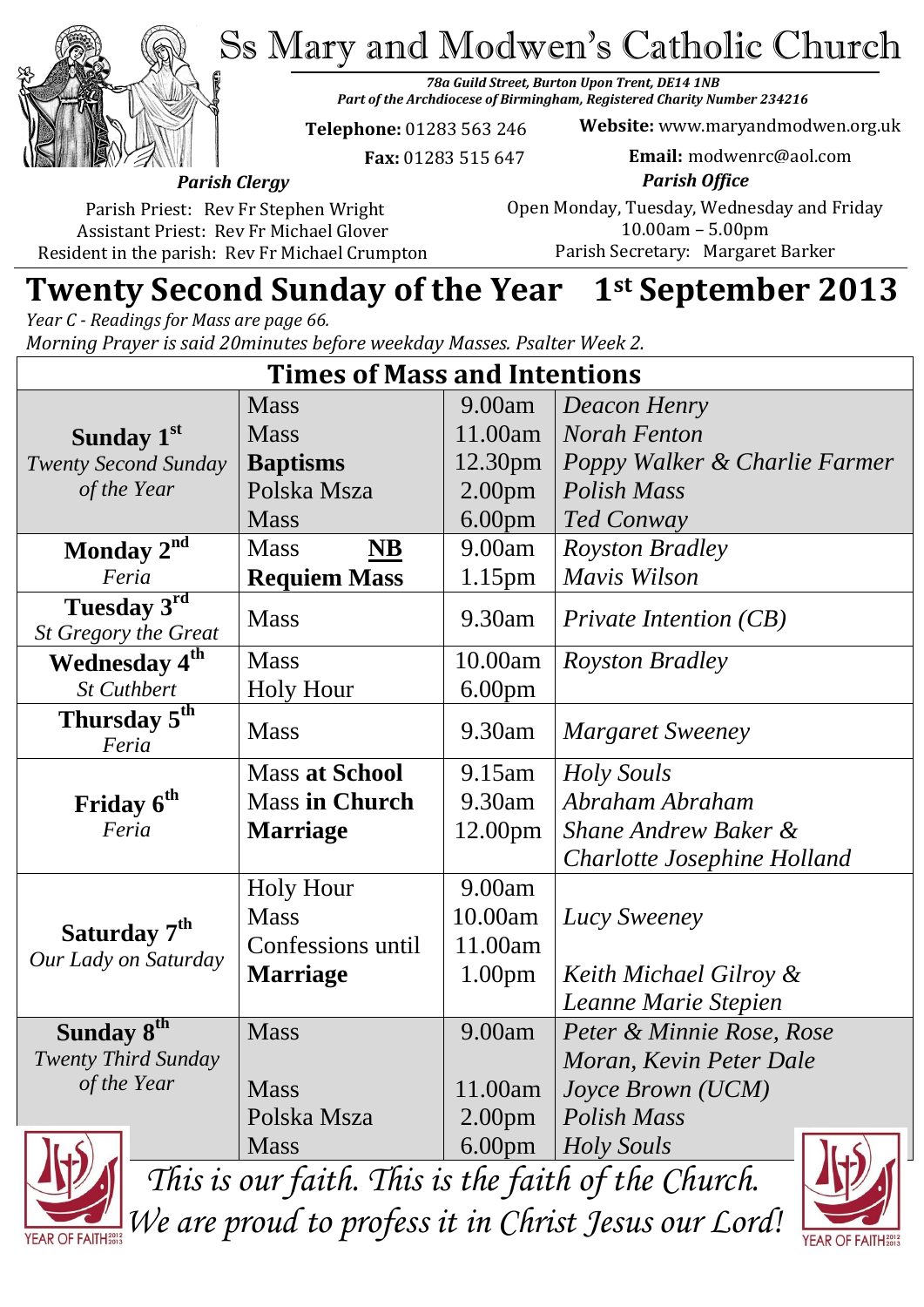### **Please pray for all the sick and housebound of the Parish:**

Kathleen Benson, Dennis Cooper, David Hughes, Eileen Lee, Pat Bolton, Irene Hill, Mary Burnside, David Hastilow, Maureen & Sidney Parker, Olive Wilson, Eve Goode, Sarah Pursglove, Marjorie Staley, Marie Gibson, Martin Halligan, Martin Goddard, Merlin Joseph, Mary Hyde, Baby Katie, Betty Gould, Michael Wright, Tony Kerr-Delworth, Fr Bernard Shaughnessy, Mary Conway, Baby Tomasz Weedon, Kay Elizabeth Webster, Kirsty Freeman, Peter Hunt, Jonjo Finnegan, Michael Cobley, Russ Simpson, Brian Baldock, Joe & Marg Emery, Baby Niamh Rodriguez, Sylvia Breen, John Wain, Fr Rob Taylerson, Bob Holland, David Priest, Baby James Kersey, Baby Elsie Mae Freeman, Jean Jackson.

#### **Lord Grant Eternal Rest to those who have died recently:**

Mavis Wilson whose Requiem Mass will be on Monday 2<sup>nd</sup> September at 1.15pm. Mary Leahy whose funeral Service will be at Bretby Crematorium on Monday 2<sup>nd</sup> September at 3.30pm. Paul Rodriguez.

**Offertory Collection:** £333.36 (non Gift Aid); £426.70 (Gift Aid) Standing orders £460 (Gift Aid) thank you for your generosity.

Building and Development Fund  $- E$  368.11 Building & Development Fund running total: £22,419.66

This Weekend – Second Collection – Building and Development Fund Next Weekend – Second Collection – Building and Development Fund  $15<sup>th</sup>$  September – Second Collection – Building and Development Fund

#### **For Next Sunday: -**

C Pickering, P Molloy, N Townsley **EUCHARISTIC MINISTERS** Sunday – Rev Fr Romuald Szczodrowski R Scott, J Joseph, J Fisher Monday – Rev Fr Craig Szmidt

W Moloney, L Farrington, K Farrell Wednesday - Rev Fr David Tams **TEA & COFFEE** Thursday – Rev Fr Aldo Tapparo Bruna & Kath Friday – Rev Fr Mariano Tarrosa

# **CASHIERS**

Margaret & Carol

#### **CHURCH CLEANING**

Rosemary & Jane D

## **FLOWERS**

Irene & Monica

#### **Please Pray for the Priests READERS of the Diocese:**

J Dawe, J Gibson Tuesday – Rev Fr Anthony Talbot Betty & Caroline Saturday – Rev Fr Robert Taylerson Sue & Su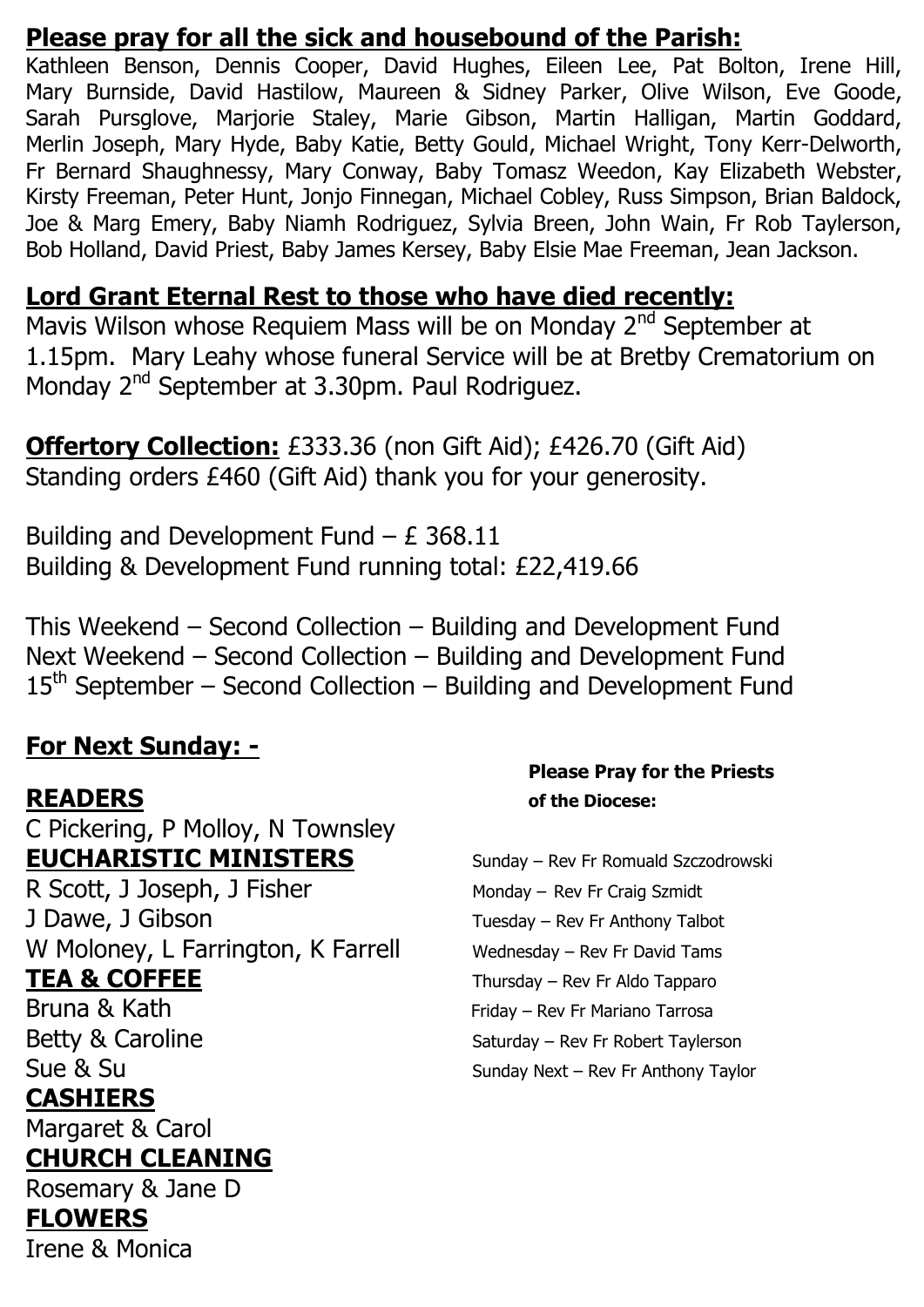# **YEAR OF FAITH:- Day of Reconciliation – Saturday 14th September:**

Pope Francis has invited the Church to celebrate a day when throughout the world the Sacrament of Reconciliation will be offered in Church. Here we will offer one hour for the Sacrament of Reconciliation on Saturday 14<sup>th</sup> September 10.30 – 11.30am. There are Year of Faith handouts at the back of Church with words of encouragement for adults, teenagers and children. Please help yourself to copies.

# **HOME MISSION SUNDAY – 15th September:**

As part of The Year of Faith and the New Evangelisation The Bishops are inviting all in the Church to reflect prayerfully as to how we can all invite and encourage all Catholics to attend Sunday Mass regularly. To begin with we have prepared some prayer cards for us to take away and use to root our reflections and actions in the love of the Lord. Please do take a prayer card, and pray for all our brothers and sisters who do not attend Mass regularly.

**Rite of Commissioning of Catechists and Children's Liturgy Leaders – 29th September 2013:** We are very grateful to our parish catechists and children's liturgy leaders for their generosity. We will celebrate a commissioning service with them on Sunday  $29<sup>th</sup>$  September during the masses. If you would like to volunteer and train to be a catechist, please speak to Fr Stephen or Fr Michael.

**YEAR OF FAITH BOOKLETS:** The next booklet is available at the back of Church. Donations gratefully received.

**PASTORAL LETTER:** Next weekend we have a Pastoral letter from Archbishop Bernard.

**CATHOLIC TODAY:** Latest Edition available at the back of Church. 50 pence. **BIBLE ALIVE:** September edition available from Stephen Room.

**PARISH LOTTERY:** Last week 108 numbers played. Winning Number - 42, Connie Johnson - £54.00. Congratulations. Your cheque can be collected this weekend.

**RCIA:** In the Autumn we will be offering sessions for adults who are discerning whether they wish to become Roman Catholics. For more information please speak to Fr Stephen or Fr Michael.

**SACRAMENTAL PREPARATION FOR HOLY COMMUNION AND CONFIRMATION:** In the Autumn we will be offering sessions for children who are at an age to prepare for those Sacraments and do not attend St Modwen's Primary School. Children in Year 3 and above are at an age for Holy Communion, children in Year 6 and above are at an age for Confirmation. Application forms are available at the Parish Office.

**PARISH PILGRIMAGE TO ASSISI & UMBRIA:** In the footsteps of St Francis and St Clare of Assisi. August  $3^{rd} - 9^{th}$  2014. Details and booking forms from Parish Office. Book early due to limited places. Deposit required to book a place.